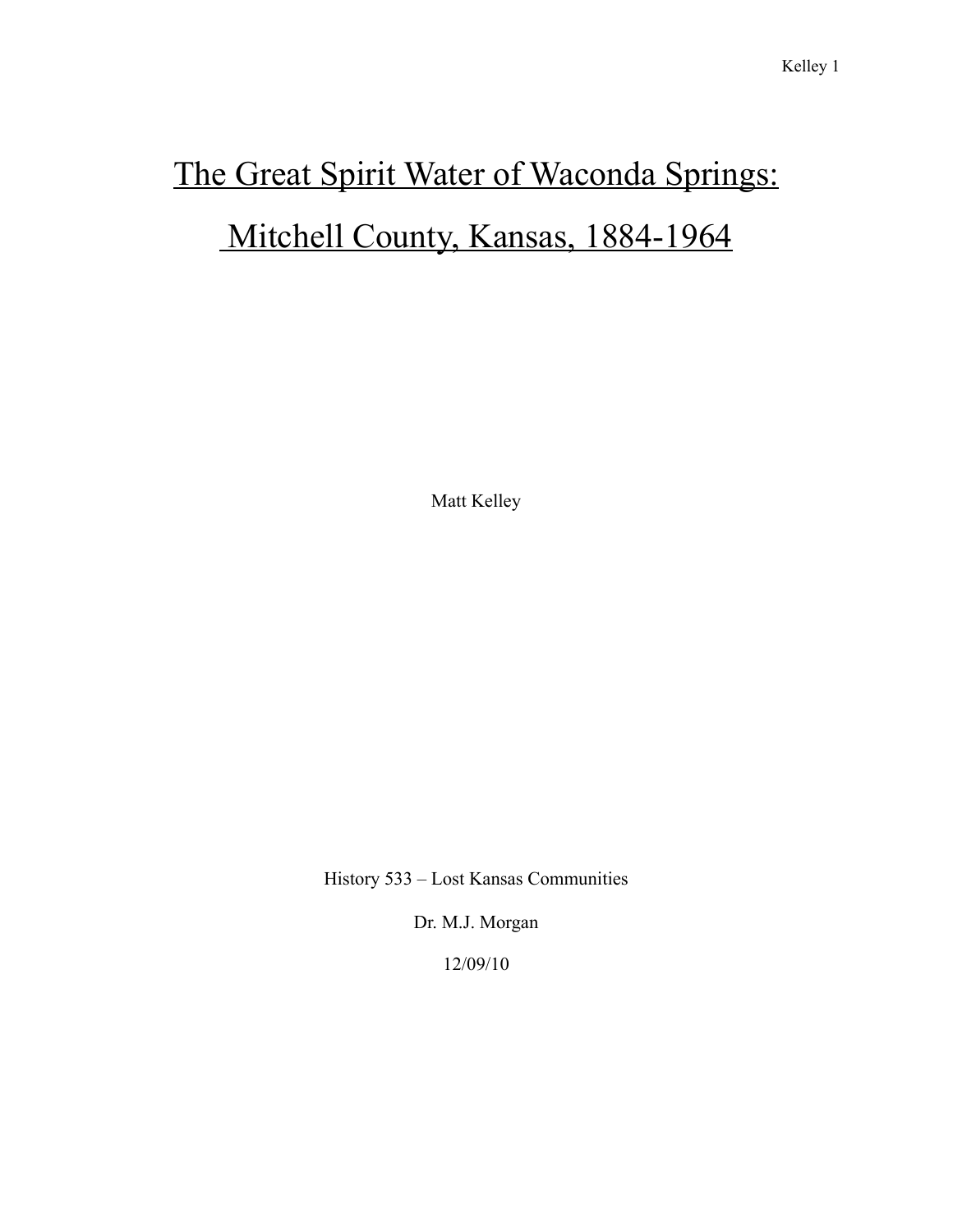"A most wonderful and marvelous sight," is what Samuel C. Pomeroy said about Waconda Springs while on a tour of the Solomon River valley in 1870.<sup>1</sup> Waconda Springs was a site that depended on water; the natural spring determined its birth and death. Waconda Spring, which is also known as "the Great Spirit Spring", was a natural water spring located in Mitchell County and in the township of Cawker. The waterhole of Waconda Springs was regarded as a sacred health spa for Native American tribes who lived on the Great Plains. In 1884 an investor named McWilliams began the construction of a stone sanitarium that would be finished ten years later and became a hotel and health spa.<sup>2</sup> In 1944 the U.S. Corp of Engineers began to survey the land surrounding Waconda Springs for sites to build a dam for flood control. With the Great Flood of 1951, heavy rains caused a dramatic rise of water in the Kansas River and areas surrounding. This called for the building of the Glen Elder Dam, which would essentially wipe out Waconda Springs. In 1964 the construction of the Glen Elder Dam came into effect tearing down the sanitarium and health spa, dumping the debris of the demolition into the spa[.3](#page-1-2) Although the site is now covered up by the Waconda Lake, it still holds many sacred memories and stories for those who had seen it grow, and those who had witnessed firsthand the powers that the Great Spirit Spring water could bring for those in need of medicinal purposes. Many traveled from all over the world to experience the therapy of internal and external body cleansing that Waconda

<span id="page-1-0"></span><sup>&</sup>lt;sup>1</sup> Leisure and Sports Review, "Healing Waters: the Legend of Waconda Springs - Beloit, Kansas," accessed December 6, 2010, [http://www.lasr.net/travel/city.php?](http://www.lasr.net/travel/city.php?City_ID=KS0806003&VA=Y&Attraction_ID=KS0806003a011) [City\\_ID=KS0806003&VA=Y&Attraction\\_ID=KS0806003a011](http://www.lasr.net/travel/city.php?City_ID=KS0806003&VA=Y&Attraction_ID=KS0806003a011).

<span id="page-1-1"></span><sup>&</sup>lt;sup>2</sup> Wikipedia, "Waconda Spring," last updated September 19, 2010, accessed December 6, 2010, [http://](http://en.wikipedia.org/wiki/Waconda_Spring) [en.wikipedia.org/wiki/Waconda\\_Spring.](http://en.wikipedia.org/wiki/Waconda_Spring)

<span id="page-1-2"></span> <sup>3</sup> Schultz, Brenda Jo. *Waconda Springs From Legend to Lake*. Beloit: Box S Printing. August 2010. pg 67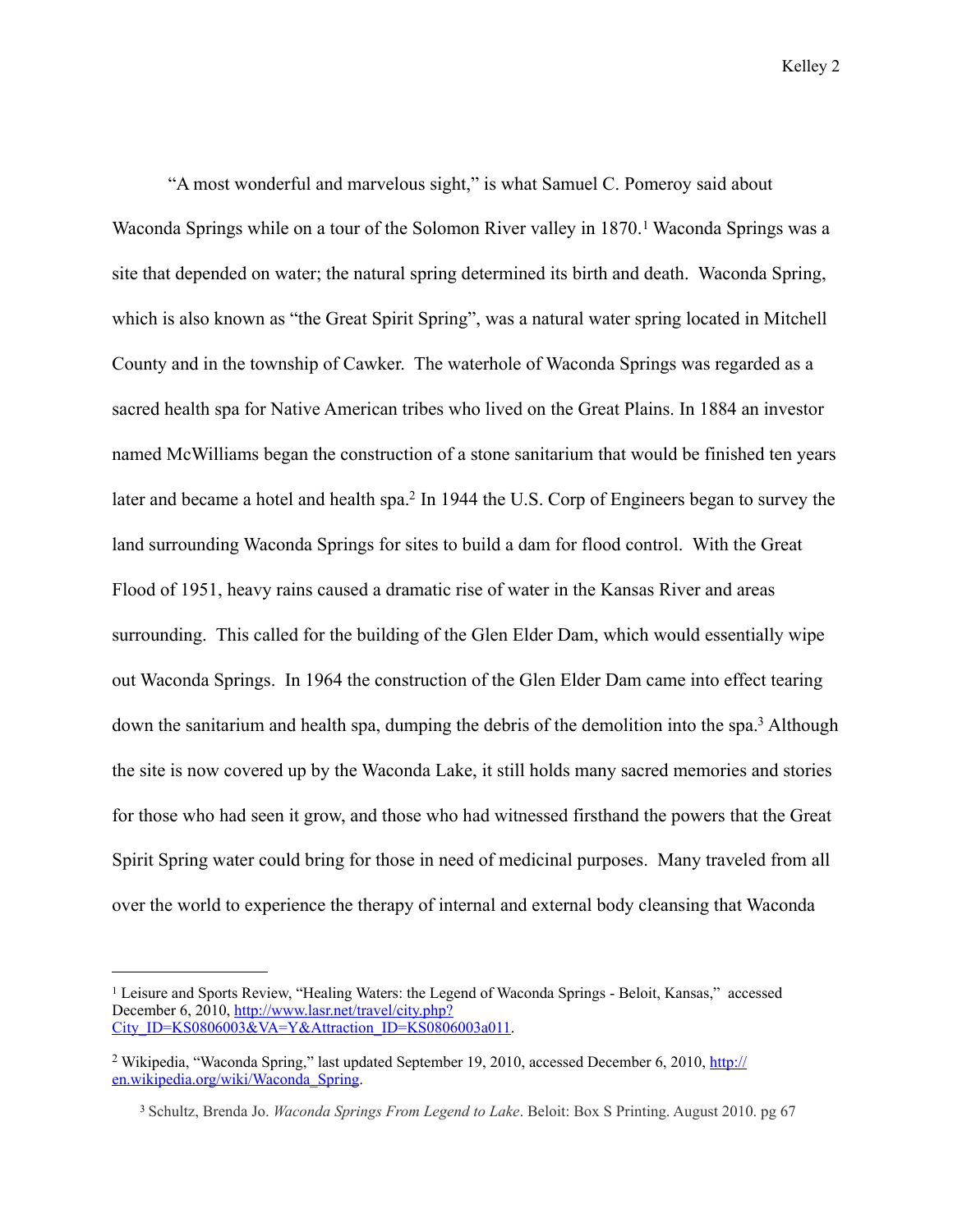Springs provided. Many others purchased bottles of the mineral water to be bottled up and shipped to them so they too could experience firsthand the powers that the Great Spirit Springs could bring them. Many regarded Waconda as the only spring like it in the world.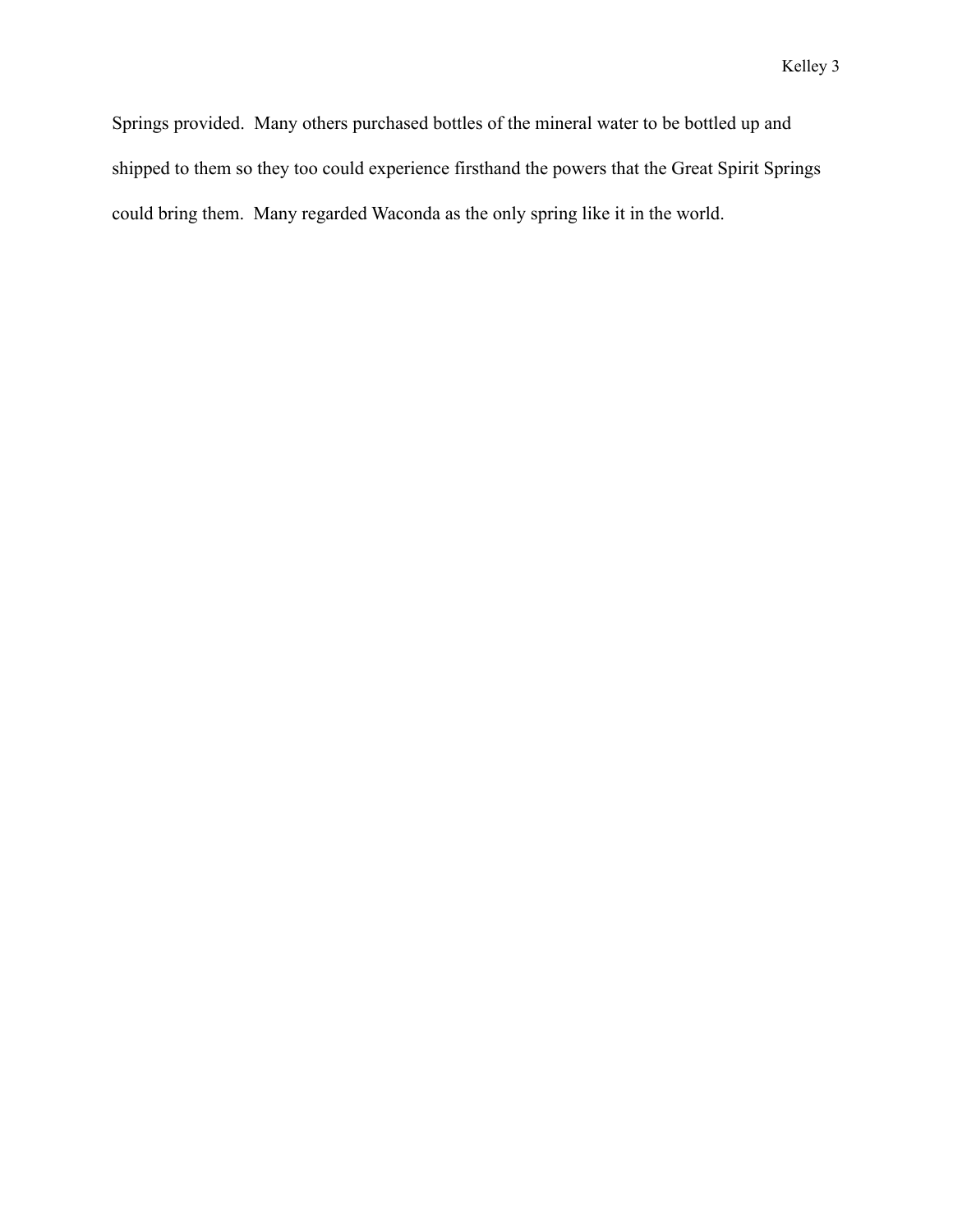Pawnee Indians called the spring "Kitzawitzuk", which in Pawnee means a place where the water is on the bank. The Pawnee believed that if they threw material into the spring it would over flow its banks and make them able to bathe in the mineral water and undergo a purification process. The word "Wakonda" with a "k" came from the Kanza Indian tribe which translated to "Great Spirit".[4](#page-3-0) It is said that most Indian tribes living on the Great Plains around the 1830s visited the sacred site including the Pawnee, Wichita, Kaw, Kiowa, Sioux, Arapaho, Comanche, the Miami, the Crow, and others.



SOURCE: Glen Waconda,"accessed

[www.glenelder.com/waconda\\_springs.htm - Sanitarium](http://www.glenelder.com/waconda_springs.htm#Sanitarium).

A sod house built in 1870 by a man named Pfiefer was the first known habitation built at Waconda Springs. As shown in Figure 1 above, a picture was taken of the original sod house eight years later in 1878.<sup>5</sup> It was very common for people around the latter parts of the

<span id="page-3-0"></span> <sup>4</sup> *Sunflower Journeys*. Dir. Washburn University. KTWU Channel 11, 2006. Videocassette.

<span id="page-3-1"></span><sup>&</sup>lt;sup>5</sup> Glen Elder, "The History of Waconda," accessed December 7, 2010, [http://www.glenelder.com/](http://www.glenelder.com/waconda_springs.htm#Sanitarium) [waconda\\_springs.htm - Sanitarium.](http://www.glenelder.com/waconda_springs.htm#Sanitarium)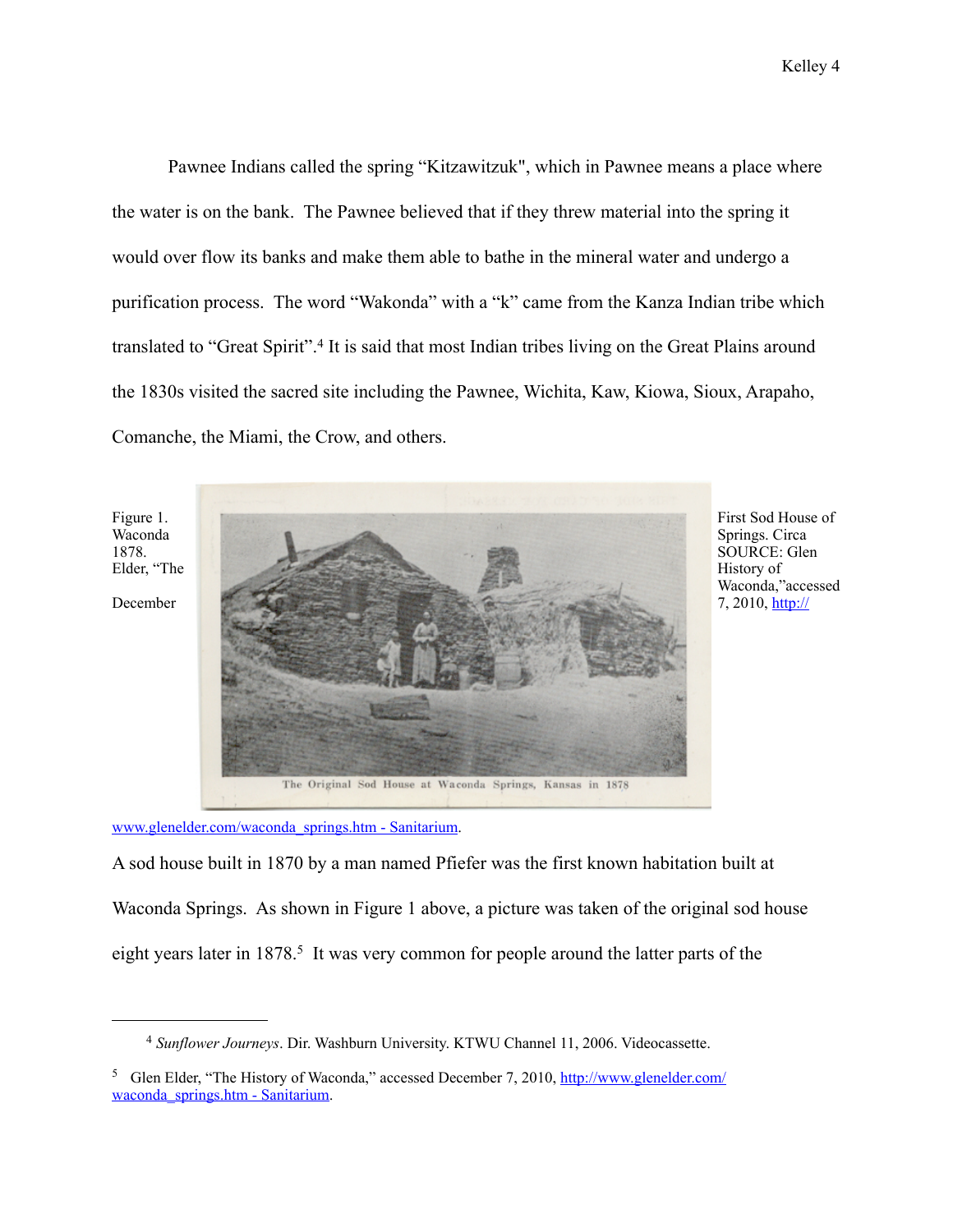eighteenth century to take pictures in front of their homes. A few years later a man named Burnham built a bottling company on the site and started selling and distributing the mineral water that he referred to as "Waconda Flier". In 1884 this struck the eye of a man named McWilliams who then decided to invest in the site and put up the money necessary to construct a stone sanitarium. In 1894 Waconda Springs became a hotel and health spa and selling of the "Waconda Flier" mineral water continued. In 1904 it won a medal for its superior medicinal qualities at the [St. Louis World's Fair](http://en.wikipedia.org/wiki/St._Louis_World%E2%80%99s_Fair). [6](#page-4-0) In a Waconda Springs brochure it read: "There are few human ills of any kind whatever which treatment at this place will not cure."<sup>[7](#page-4-1)</sup>

 Dr. G.F. Abrahams, who operated a bathhouse in Mankato, KS, purchased Waconda Springs in 1906. He and his family continued to run the site as a sanitarium and health spa. In 1908, Dr. Abrahams hired a deep-sea diver to descent into the water to figure out the mysteries of the spring. A crowd gathered around the waterhole as hundreds of feet of hose were feed to the diver has he tried to find the bottom. When the diver finally submerged he announced that he could not find the bottom of the spring but did find things such as human bones, butts of guns, parts of tomahawks, and arrowheads. This turned out to be a hoax.

In September of 1907 Dr. Abraham's daughter Anna Abrahams married a man named Dr. Carl Bingesser. Dr. Carl Bingessor later became the superintendent of the sanitarium.<sup>[8](#page-4-2)</sup> I had the opportunity to sit down for an interview with someone who witnessed firsthand the powers of the spa and all the attractions and customers it brought. I received the privilege to interview Mr.

<span id="page-4-0"></span><sup>6</sup> Wikipedia, "Waconda Spring."

<span id="page-4-1"></span><sup>7</sup> Kansas State Historical Society, "*Cool Things-Waconda Springs Jug*," accessed December 7, 2010, [http://](http://www.kshs.org/p/cool-things-waconda-springs-jug/10170) [www.kshs.org/p/cool-things-waconda-springs-jug/10170](http://www.kshs.org/p/cool-things-waconda-springs-jug/10170).

<span id="page-4-2"></span><sup>8</sup> Schultz, Brenda Jo. *Waconda Springs From Legend to Lake*. Beloit: Box S Printing. August 2010. Pg 52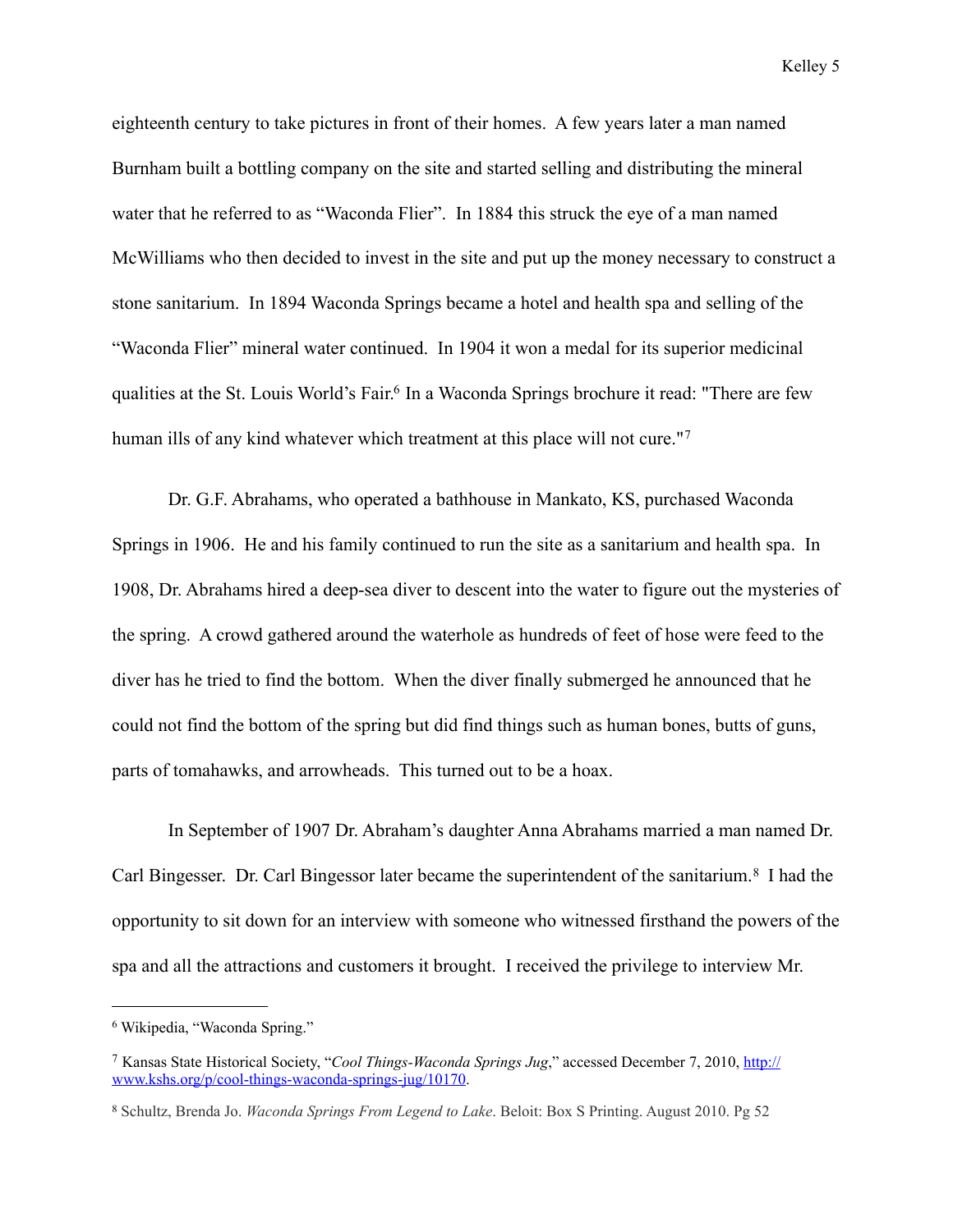John Bingesser who is the grandson of Dr. Carl and Anna Bingesser. John Bingesser was born in 1939 in a house at Waconda Springs. Mr. Bingesser helped out on the three hundred and fifty acre farm where they raised cattle, pigs, chickens, geese, and horses. They also farmed alpha hay, wheat and corn. He recalls Waconda Springs as a farm, hospital, and homestead.

 The Waconda Post Office was built in 1906 and the postmaster was Dr. Carl Bingesser up until 1939 when his daughter in-law Mrs. Marjorie Bingesser took over, who is John Bingesser's mother (interviewee). About 25 people in the Waconda Springs area received mail. Also the Missouri Pacific Railroad line had a depot providing travel for passengers coming and going for treatments. Dr. Abrahams died in 1924, passing the operation down to his daughter Anna and son-in-law Carl. When Dr. Carl and Anna retired in 1946 they passed it down to their son Dr. Carlos Bingesser and his wife Marjorie (John Bingesser's parents). They continued running the sanitarium and health spa to customers as the family tradition.<sup>9</sup> John Bingessor remembers helping out at the sanitarium giving baths and rub downs of patients. He said water was piped from the spring to the basement of the sanitarium. Patients were sprayed with high pressure spray with spring water as hot as they could stand and every sixty to ninety seconds they would dump a bucket of cold water on them to help circulation. Then let the patient soak in hot water, again as hot as they could handle then placed them on a bunk putting hot packs on their arms, backs and legs and covered them with heavy blankets. Patients would lie there like that for fifteen minutes then receive a message with hot lotion. Mr. Bingesser claims that he saw firsthand the effects of these treatments and that they actually worked. He also said that the water was used as a laxative also. Patients would drink a glass of hot water from the spring to

<span id="page-5-0"></span><sup>9</sup> Schultz, Brenda Jo. *Waconda Springs From Legend to Lake*. Beloit: Box S Printing. August 2010. Pg 53, 56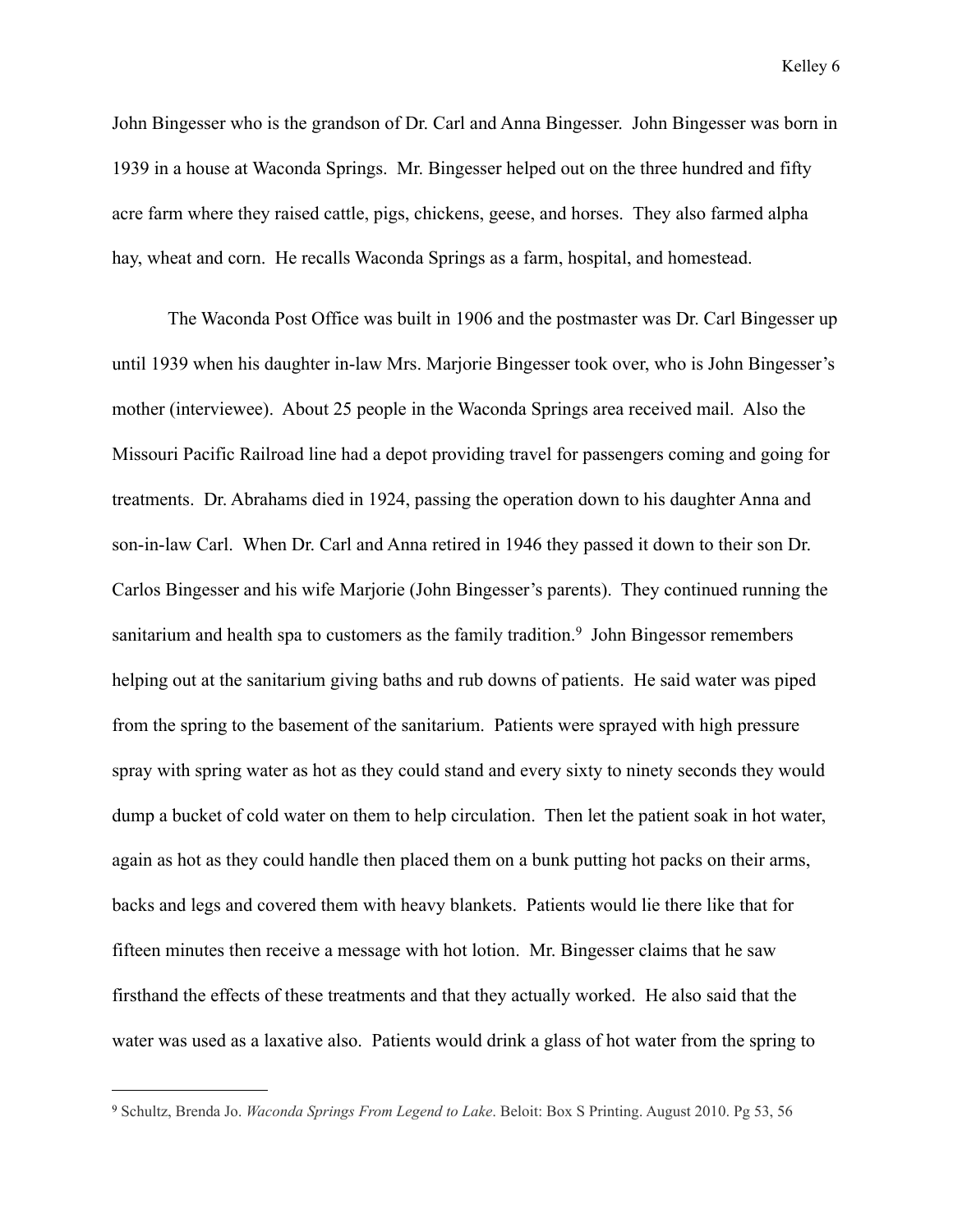help relieve their system. Cost for the spa treatment was \$5. Although some patients drove to the site, most stayed in the resort for many weeks. They hosted dog races, tourist sites, and a playground for children. Mr. Bingesser also remembers building a gift shop around the mid 1950s and he also took part in building a replica of the first sod house every built at the site[.10](#page-6-0)

 The mineral water of the spring was sold and distributed as a medicine all over the country. They claimed that the mineral waters never failed to cure even after doctors had failed.<sup>11</sup> Mr. Bingesser remembers filling countless numbers of gallon jugs with spring water and hauling them to the railroad depot to be shipped all over the US. He also says that all meals served where grown and harvested on Waconda Springs land[.12](#page-6-2) A sign stood near the Great Spirit Spring just outside the fenced in waterhole that read:

"Many moons ago, so runs an Indian Legend, Waconda, a beautiful Princess, fell in love with a brave of another tribe. Prevented from marriage by a blood feud, this warrior embroiled the tribes in battle. During the fight an arrow struck him as he stood on the brink of a spring and he fell mortally wounded into the waters. Waconda, grief stricken, plunged in after him. Believing her soul still lived in the depths, the tribes for countless ages carried their sick to drink the healing waters. Here they celebrated their victories and mourned their losses, never neglecting to throw into the spring some token for the Great Spirit".

"Waconda Springs, ¾ miles south of this marker is a mineral pool about fifty feet in diameter, set in a curious limestone basin".

This is how the Great Spirit Spring got its legend.<sup>13</sup> Today the original sign is gone but there is a

replica sign alongside highway 24 on the north side of Waconda Lake. In 1944 the Army Corps

<span id="page-6-0"></span><sup>10</sup>John Bingesser, interview by Matt Kelley, Beloit, KS, December 3, 2010.

<span id="page-6-1"></span><sup>11</sup> *Sunflower Journeys*. Directed by Washburn University. KTWU Channel 11, 2006. Videocassette.

<span id="page-6-2"></span><sup>12</sup> John Bingesser, interview by Matt Kelley, Beloit, KS, December 3, 2010.

<span id="page-6-3"></span><sup>13</sup> Schultz, Brenda Jo. *Waconda Springs From Legend to Lake*. Beloit: Box S Printing. August 2010. Pg 4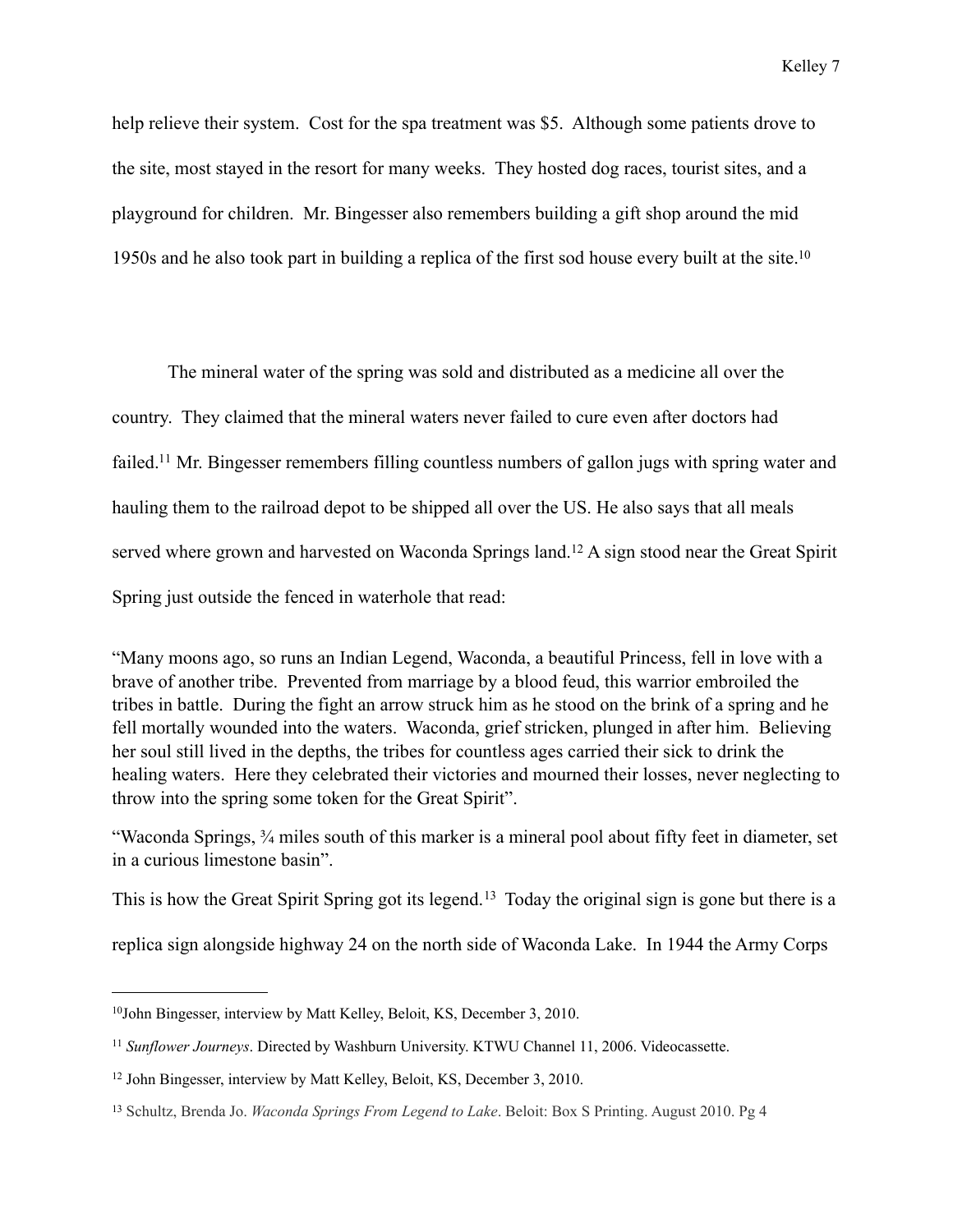of Engineers searched for a location for a dam along the Solomon River near the town of Glen Elder. The plan would mean the destruction of Waconda Springs. In 1951 massive flooding due to large amounts of rainfall caused more concern for the building of dams. As an act of fighting Dr. Bingesser hired a very valued hydrologist to examine the spring. At the end to the examination the hydrologists concluded that Waconda Springs was very unique and perhaps the only one like it in the world. Nonetheless, those in favor of the dam still criticized the spring and mocked the hydrologist's opinion saying that it was nothing more than a mud hole.<sup>[14](#page-7-0)</sup>



Figure 2. Overview of Waconda Springs, Circa 1830. SOURCE: Brenda Jo Schultz, *Waconda Springs from Legend to Lake*

Although the Bingesser family tried to stop it, construction of the Glen Elder Dam went underway in 1964 and was finished in 1968. The entire area was bulldozed to the ground, with

<span id="page-7-0"></span><sup>14</sup> Wikipedia, "Waconda Spring."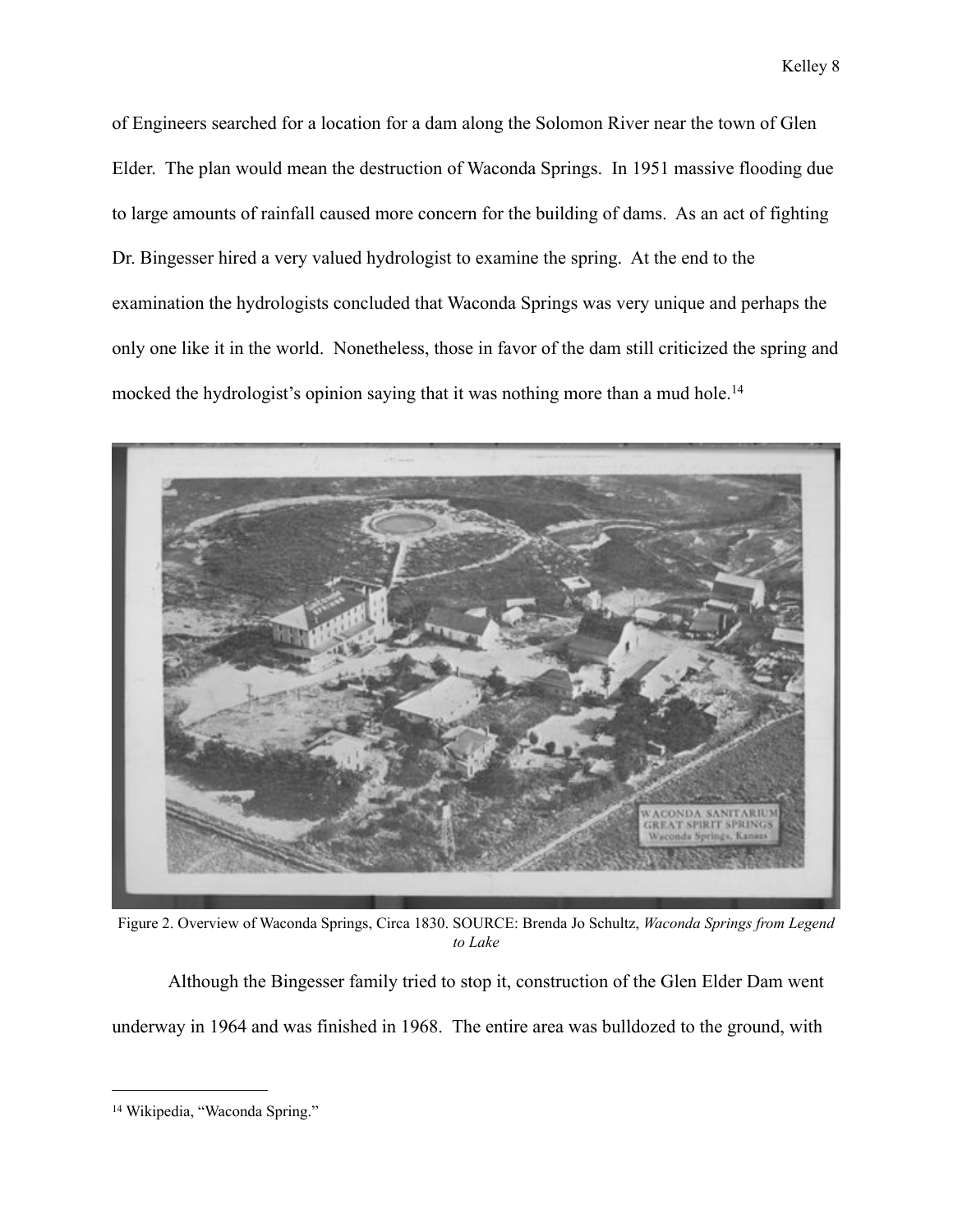debris from the construction dumped into the Spirit Spring. Water from the Solomon River filled the valley, which was completely under water by 1970[.15](#page-8-0) Mr. Bingesser ran the bulldozer for the destruction of Waconda Springs. Figure 2 above shows an overview of what Waconda Springs looked like. You can see the Great Spirit Spring in the top part of the picture which is connected to a road to the sanitarium. Mr. Bingesser said on an average day they would go through around 40 patients in the sanitarium. Mr. Bingesser's father was born in the sanitarium and he was born in a house in the bottom left corner of the picture (beside a line of trees). This is where he had spent his whole life up until it was torn down. In the picture is also a dance hall they had, a diner, house for hired hands, barns and much more.<sup>16</sup>

Although Waconda Springs no longer exists, its memory still lives on. Stories are told by those who remember the sacred site and those who had lived it. Nowadays with all the historical landmark laws, Waconda Springs would have never been bulldozed down. Some say that the legend of the Great Spring just expanded its medicinal powers into the Waconda Lake, which covers the sacred site today.

<span id="page-8-0"></span><sup>15</sup> *Ibid*.

<span id="page-8-1"></span><sup>16</sup> John Bingesser, interview by Matt Kelley, Beloit, KS, December 3, 2010.